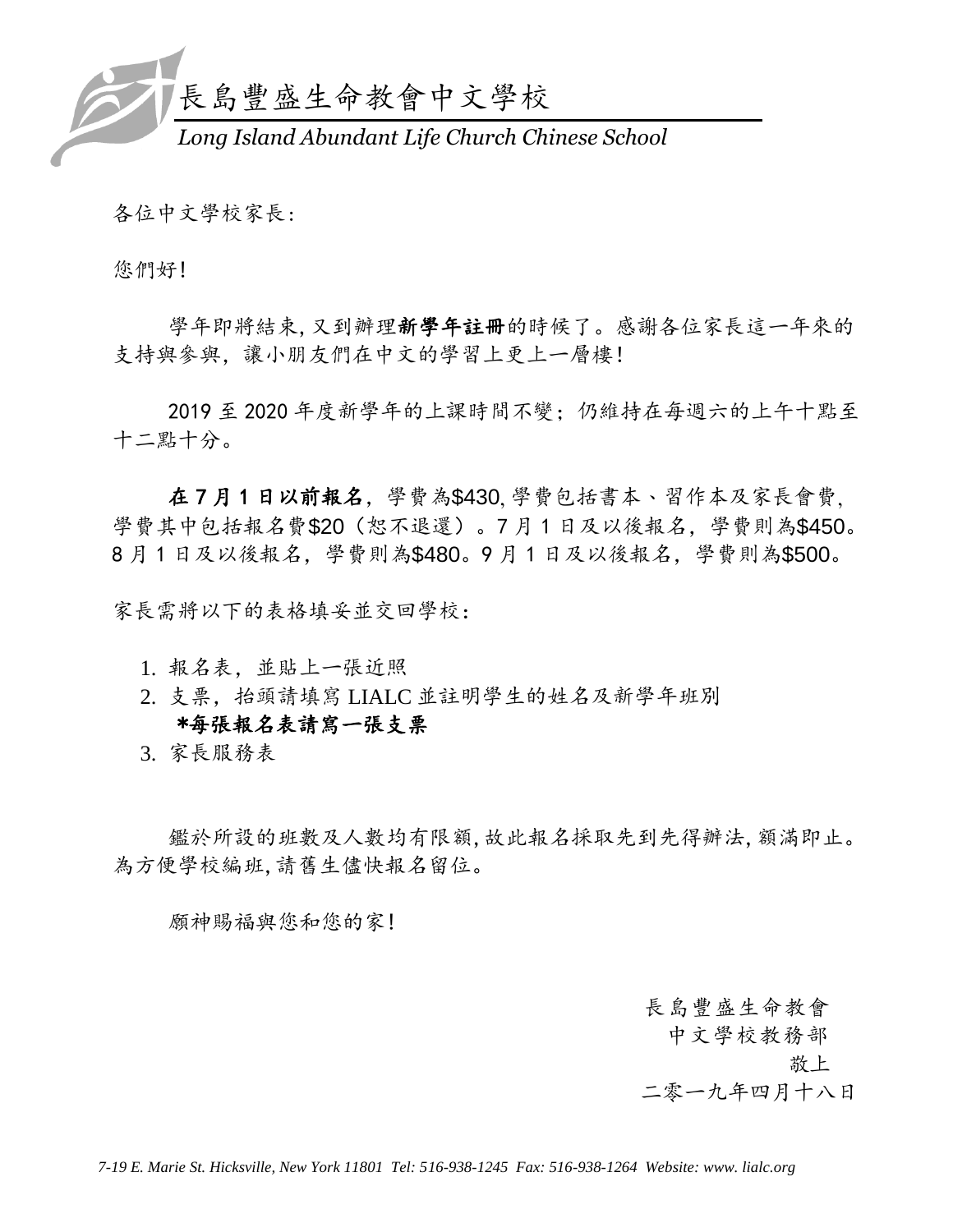

April 18, 2019

Dear Chinese School Parents,

### **It is time to register for the next school year (2019-20).**

The time for the classes will be the same:

All Classes: 10:00am - 12:10pm

If you register **before July 1**, tuition is **\$430 including \$20 non-refundable application fees**. Tuition includes textbooks, exercise books, PTA membership.

Tuition increases based on registration date. Starting July 1, tuition will be **\$450**. Starting August 1, tuition will be **\$480**. Starting September 1, tuition will be **\$500**.

Please register as early as possible. Applications will be considered on a first come-first served basis.

Please fill out the **application form** and send it in with a **recent picture of your child, the Parents As Helpers Form, and a check** for tuition and application fees (payable to LIALC) on each registration form and **mark your child's name and grade for next school year.**

May God bless you abundantly!

Long Island Abundant Life Church Chinese School Administration Team